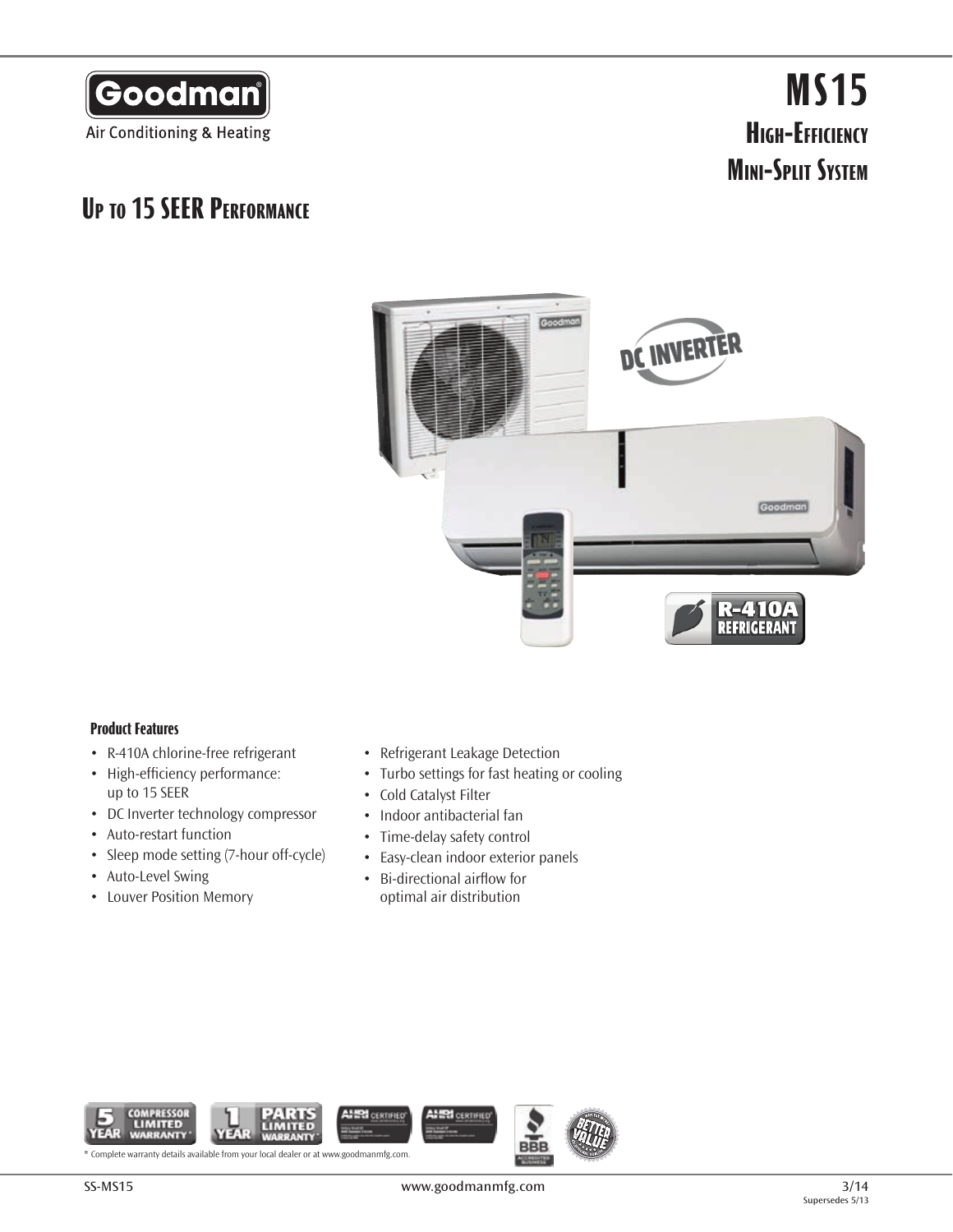#### **Nomenclature**





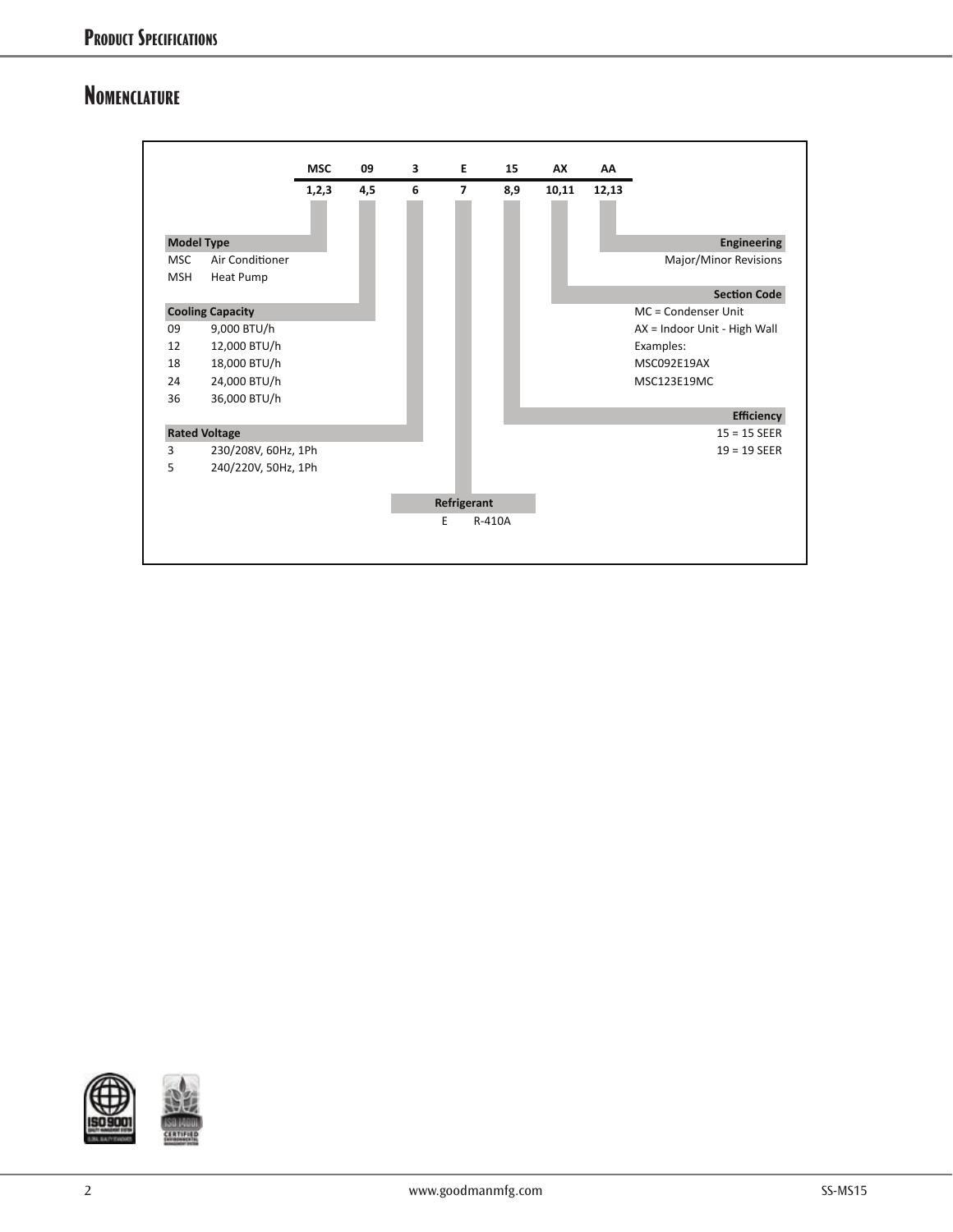## **Specifications for Air Conditioners**

| <b>INDOOR MODELS</b>                    |           | MSC092E15AX<br><b>MSC123E15AX</b> |                      | <b>MSC183E15AX</b>    | MSC243E15AX         |
|-----------------------------------------|-----------|-----------------------------------|----------------------|-----------------------|---------------------|
| <b>OUTDOOR MODELS</b>                   |           | MSC092E15MC<br>MSC123E15MC        |                      | <b>MSC183E15MC</b>    | MSC243E15MC         |
| AHRI#                                   |           | 5677748                           | 5677749              | 5677750               | 5677751             |
| <b>CAPACITIES</b>                       |           |                                   |                      |                       |                     |
| Cooling                                 | Btu/h     | 9,000                             | 12,000               | 18,000                | 22,000              |
| SEER / EER                              |           | 15/9                              | 15/9                 | 15/9                  | 15/9                |
| <b>ELECTRICAL DATA</b>                  |           |                                   |                      |                       |                     |
| Power Supply                            | Ph-V-Hz   | 115V~ 60Hz, 1Ph                   | 208-230V~ 60Hz, 1Ph  | 208-230V~ 60Hz, 1Ph   | 208-230V~ 60Hz, 1Ph |
| <b>MCA</b>                              | Α         | 19                                | 10                   | 14                    | 16                  |
| Max Fuse                                | Α         | 30                                | 15                   | 20                    | 25                  |
| Moisture Removal                        | L/h       | $\mathbf{1}$                      | 1.2                  | 1.8                   | 2.4                 |
| Compressor Type                         |           | Rotary                            | Rotary               | Rotary                | Rotary              |
| <b>INDOOR FAN MOTOR</b>                 |           |                                   |                      |                       |                     |
| <b>Blower RLA</b>                       |           | 0.63                              | 0.23                 | 0.36                  | 0.56                |
| <b>Blower LRA</b>                       |           | 63                                | 51                   | 74.4                  | 124                 |
| Input                                   | W         | 46                                | 43<br>58.5           |                       | 80.5                |
| Speed (Hi/Mi/Lo)                        | r/min     | 1200 / 1050 / 850                 | 1200 / 1050 / 800    | 1250 / 1100 / 800     | 1200 / 1100 / 900   |
| Airflow (Hi/Mi/Lo)                      | m3/h      | 480/420/320                       | 600/530/400          | 750/660/480           | 1250/1150/950       |
| Indoor Noise Level (Hi/Mi/Lo)           | dB(A)     | 39/35/29                          | 39/35/31<br>42/39/31 |                       | 47/45/39            |
| <b>OUTDOOR FAN MOTOR</b>                |           |                                   |                      |                       |                     |
| Input                                   | W         | 64/47                             | 75/66                | 119/96                | 136/130             |
| Capacitor                               | uF        | 3                                 | 2.5/6.0              | 2.5                   | 2.5                 |
| Speed                                   | r/min     | $860 / - / 660$                   | $940 / - / 835$      | $860 / - 680$         | $930 / - / 830$     |
| Airflow                                 | m3/h      | 1,400                             | 1,900                | 2,300                 | 2,700               |
| <b>Outdoor Noise Level</b>              | dB(A)     | 56                                | 55                   | 59                    | 59                  |
| <b>REFRIGERANT DATA</b>                 |           |                                   |                      |                       |                     |
| Refrigerant Charge                      | g         | 900g                              | 650g                 | 850g                  | 1180g               |
|                                         | <b>OZ</b> | 31.8                              | 22.93                | 29.9                  | 41.6                |
| Refrigerant Type                        |           | R-410A                            | R-410A               | R-410A                | R-410A              |
| Design Pressure                         | MPa       | 550/340 PSIG                      | 550/340 PSIG         | 550/340 PSIG          | 550/340 PSIG        |
| <b>Connection Wiring</b>                |           | 16#                               | 16#                  | 16#                   | 16#                 |
| Thermostat Type                         |           | Remote Control                    | Remote Control       | <b>Remote Control</b> | Remote Control      |
| <b>Operation Temperature</b>            | Indoor    | $\geq$ 17/----                    | $\geq$ 17/----       | $\geq$ 17/----        | $\geq$ 17/----      |
| (Cooling/Heating) (°C)                  | Outdoor   | $0 \sim 50$                       | $0 \sim 50$          | $0 \sim 50$           | $0 \sim 50$         |
| Stuffing Quantity (Set) (20'/40'/40'HQ) |           | 111/252/290                       | 111/239/273          | 96/200/231            | 70/143/158          |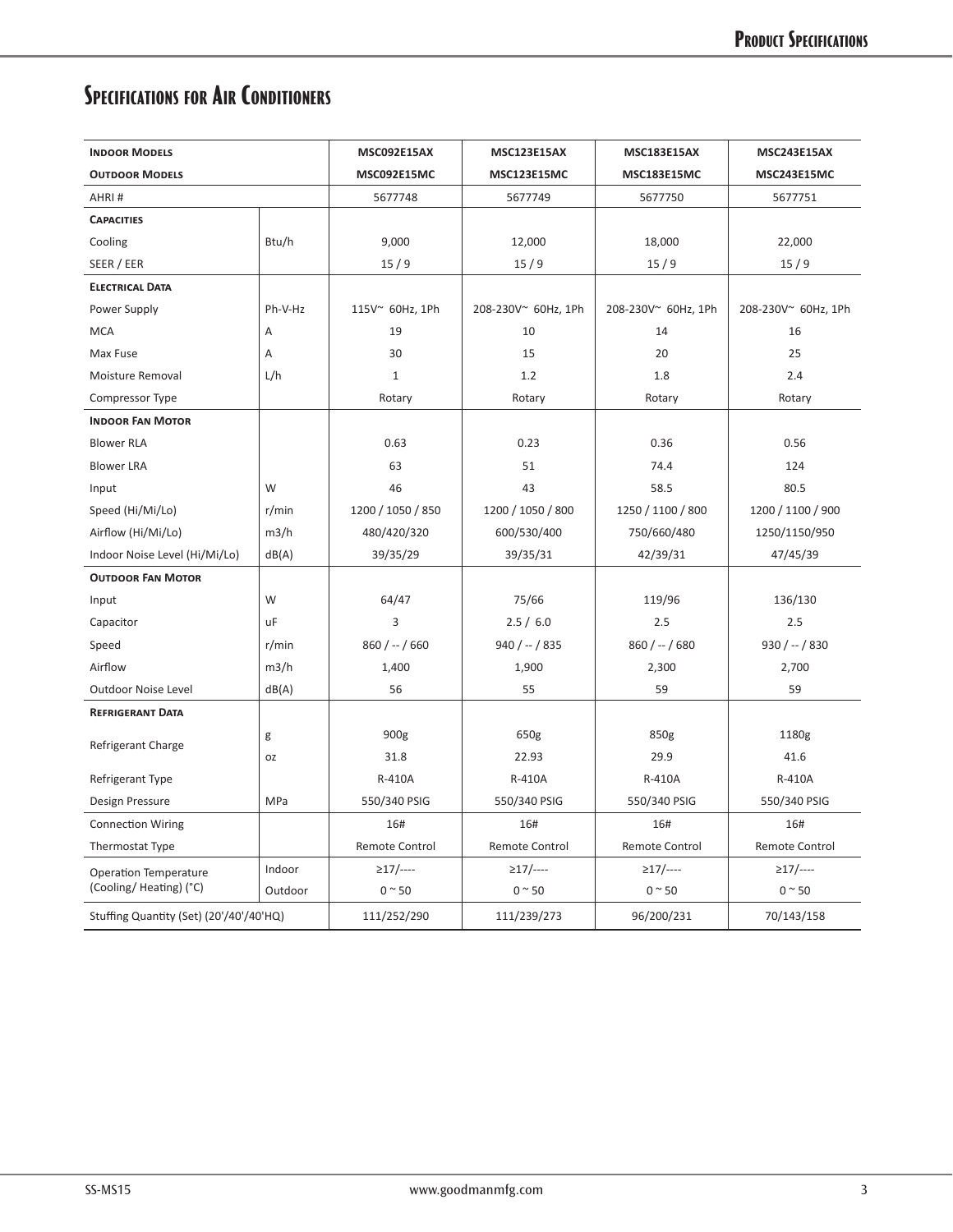### **Specifications for Heat Pumps**

| <b>INDOOR MODELS</b>                    |                | <b>MSH092E15AX</b><br><b>MSH123E15AX</b> |                                        | <b>MSH183E15AX</b>              | <b>MSH243E15AX</b>              |
|-----------------------------------------|----------------|------------------------------------------|----------------------------------------|---------------------------------|---------------------------------|
| <b>OUTDOOR MODELS</b>                   |                | MSH092E15MC<br><b>MSH123E15MC</b>        |                                        | MSH183E15MC                     | MSH243E15MC                     |
| AHRI#                                   |                | 5677752                                  | 5677753                                | 5677754                         | 5677755                         |
| <b>CAPACITIES</b>                       |                |                                          |                                        |                                 |                                 |
| Cooling / Heating                       | Btu/h          | 9,000 / 9,000                            | 12,000 / 12,000                        | 18,000 / 18,000                 | 22,000 / 22,000                 |
| SEER / EER                              |                | 15/9                                     | 15/9                                   | 15/9                            | 15/9                            |
| <b>HSPF</b>                             |                | 8.2                                      | 8.2                                    | 8.2                             | 8.2                             |
| <b>ELECTRICAL DATA</b>                  |                |                                          |                                        |                                 |                                 |
| Power Supply                            | Ph-V-Hz        | 115V~ 60Hz, 1Ph                          | 208-230V~ 60Hz, 1Ph                    | 208-230V~ 60Hz, 1Ph             | 208-230V~ 60Hz, 1Ph             |
| <b>MCA</b>                              | Α              | 19                                       | 10                                     | 14                              | 16                              |
| Max Fuse                                | $\overline{A}$ | 30                                       | 15                                     | 20                              | 25                              |
| Moisture Removal                        | L/h            | $\mathbf{1}$                             | 1.2                                    | 1.8                             | 2.4                             |
| Compressor Type                         |                | Rotary                                   | Rotary                                 | Rotary                          | Rotary                          |
| <b>INDOOR FAN MOTOR</b>                 |                |                                          |                                        |                                 |                                 |
| <b>Blower RLA</b>                       |                | 0.63                                     | 0.23                                   | 0.36                            | 0.56                            |
| <b>Blower LRA</b>                       |                | 63                                       | 51                                     | 74.4                            | 124                             |
| Input                                   | W              | 46<br>43<br>58.5                         |                                        | 80.5                            |                                 |
| Speed (Hi/Mi/Lo)                        | r/min          | 1200 / 1050 / 850                        | 1200 / 1050 / 800<br>1250 / 1100 / 800 |                                 | 1200 / 1100 / 900               |
| Airflow (Hi/Mi/Lo)                      | m3/h           | 480/420/320                              | 600/530/400<br>750/660/480             |                                 | 1250/1150/950                   |
| Indoor Noise Level (Hi/Mi/Lo)           | dB(A)          | 39/35/29                                 | 39/35/31                               | 42/39/31                        | 47/45/39                        |
| <b>OUTDOOR FAN MOTOR</b>                |                |                                          |                                        |                                 |                                 |
| Input                                   | W              | 64/47                                    | 75/66                                  | 119/96                          | 136/130                         |
| Capacitor                               | <b>uF</b>      | $\overline{3}$                           | 2.5 / 6.0                              | 2.5                             | 2.5                             |
| Speed                                   | r/min          | $860 / - 1660$                           | $940 / - / 835$                        | $860 / - 680$                   | $930 / - 1830$                  |
| Airflow                                 | m3/h           | 1,400                                    | 1,900                                  | 2,300                           | 2,700                           |
| <b>Outdoor Noise Level</b>              | dB(A)          | 56                                       | 55                                     | 59                              | 59                              |
| <b>REFRIGERANT DATA</b>                 |                |                                          |                                        |                                 |                                 |
|                                         | g              | 900g                                     | 650g                                   | 850g                            | 1180g                           |
| Refrigerant Charge                      | 0Z             | 31.8                                     | 22.93                                  | 29.9                            | 41.6                            |
| Refrigerant Type                        |                | R-410A                                   | R-410A                                 | R-410A                          | R-410A                          |
| Design Pressure                         | MPa            | 550/340 PSIG                             | 550/340 PSIG                           | 550/340 PSIG                    | 550/340 PSIG                    |
| <b>Connection Wiring</b>                |                | 16#                                      | 16#                                    | 16#                             | 16#                             |
| Thermostat Type                         |                | Remote Control                           | Remote Control                         | Remote Control                  | Remote Control                  |
| <b>Operation Temperature</b>            | Indoor         | ≥17 / ≤ 30                               | ≥17 / ≤ 30                             | ≥17 / ≤ 30                      | ≥17 / ≤ 30                      |
| (Cooling/Heating) (°C)                  | Outdoor        | $0 \approx 50 / -15 \approx 21$          | $0 \approx 50 / -15 \approx 21$        | $0 \approx 50 / -15 \approx 21$ | $0 \approx 50 / -15 \approx 21$ |
| Stuffing Quantity (Set) (20'/40'/40'HQ) |                | 111/252/290                              | 111/239/273                            | 96/200/231                      | 70/143/158                      |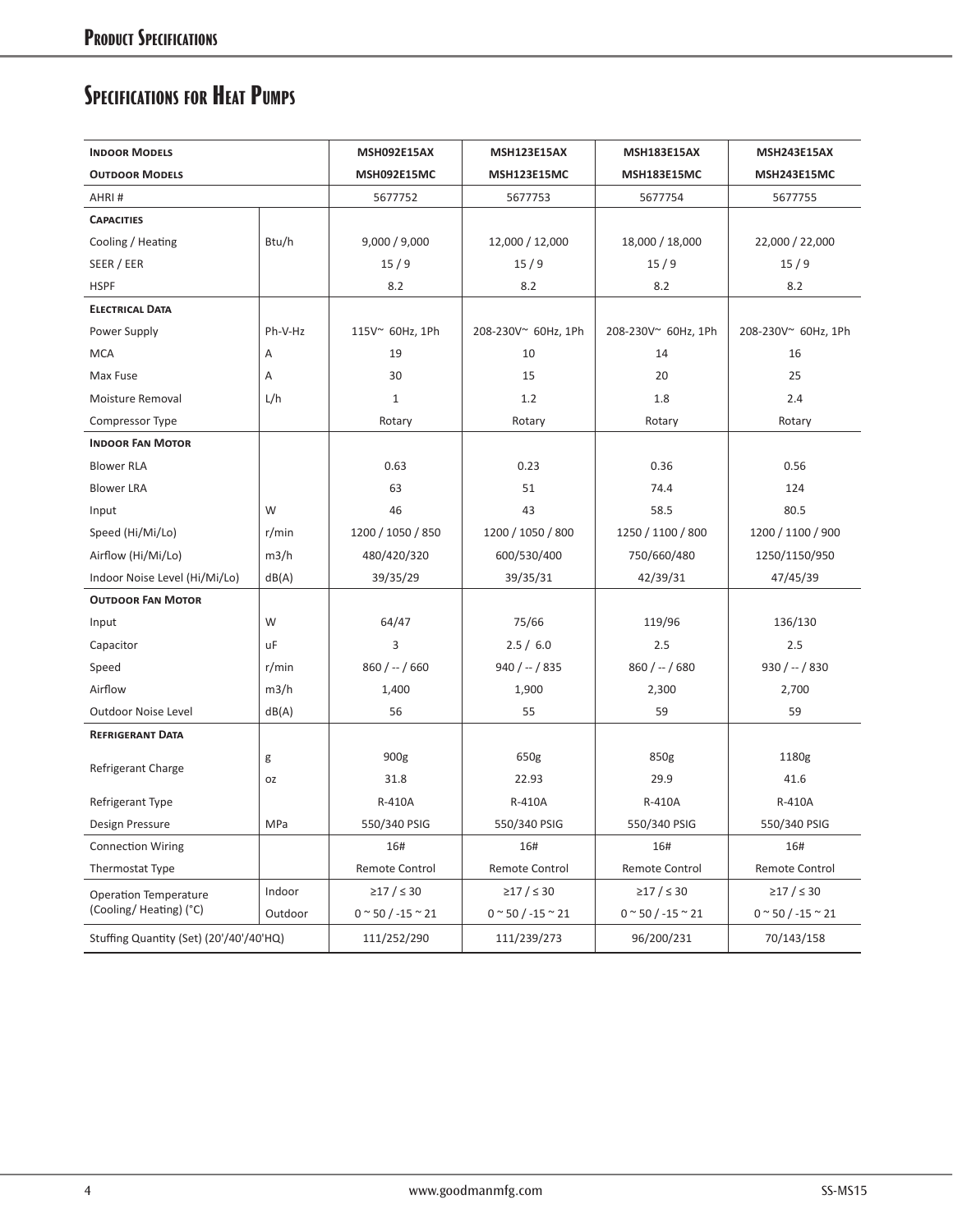## **Air Conditioning Dimensions & Shipping Weights**







**Indoor Unit**

| <b>INDOOR MODEL</b>   |           | <b>MSC092E15AX</b>                                                 | <b>MSC123E15AX</b>              | <b>MSC183E15AX</b>              | <b>MSC243E15AX</b>              |
|-----------------------|-----------|--------------------------------------------------------------------|---------------------------------|---------------------------------|---------------------------------|
| <b>OUTDOOR MODEL</b>  |           | MSC092E15MC                                                        | <b>MSC123E15MC</b>              | <b>MSC183E15MC</b>              | <b>MSC243E15MC</b>              |
| <b>INDOOR UNITS</b>   |           |                                                                    |                                 |                                 |                                 |
|                       | mm        | 680 x 255 x 178                                                    | 770 x 255 x 188                 | 905 x 275 x 198                 | 1030 x 315 x 218                |
| Dimensions (W*H*D)    | inch      | 26.77 x 10.04 x 7.01                                               | 30.31 x 10.04 x 7.40            | 35.63 x 10.83 x 7.80            | 40.55 x 12.40 x 8.58            |
| Packing (W*H*D)       | mm        | 745 x 255 x 330                                                    | 835 x 265 x 330                 | 970 x 270 x 345                 | 1115 x 395 x 300                |
|                       | inch      | 29.33 x 10.04 x 12.99                                              | 32.87 x 10.43 x 12.99           | 38.19 x 10.63 x 13.58           | 43.90 x 15.55 x 11.81           |
| Net/Gross weight      | lb(Kg)    | 15.5/17.6(7/8)<br>16.5/20.95 (7.5 / 9.5)<br>19.85/25.35 (9 / 11.5) |                                 | 27.6 / 37.8 (12.5 / 17.2)       |                                 |
| <b>OUTDOOR UNITS</b>  |           |                                                                    |                                 |                                 |                                 |
| Dimensions (W*H*D)    | mm        | 660 x 265 x 540                                                    | 780 x 250 x 540                 | 760 x 285 x 590                 | 845 x 320 x 700                 |
|                       | inch      | 25.98 x 10.43 x 21.26                                              | 30.71 x 9.84 x 21.26            | 29.92 x 11.22 x 23.23           | 33.27 x 12.60 x 27.56           |
| Packing (W*H*D)       | mm        | 790 x 355 x 620                                                    | 910 x 335 x 585                 | 887 x 355 x 645                 | 965 x 395 x 755                 |
|                       | inch      | 31.10 x 13.98 x 24.41                                              | 35.83 x 13.19 x 23.03           | 34.92 x 13.98 x 25.39           | 37.99 x 15.55 x 29.72           |
| Net/Gross weight      | lb(Kg)    | 62.85/69.5 (28.5 / 31.5)                                           | 66.15/70.55 (30 / 32)           | 82.65/88.15 (37.5 / 40)         | 103.6/111.35 (47 / 50.5)        |
| PIPING                |           |                                                                    |                                 |                                 |                                 |
| Max.pipe length       | m / ft    | 20/65.6                                                            | 20/65.6                         | 25/82                           | 25/82                           |
| Max. Level difference | m / ft    | 8/26.25                                                            | 8/26.25                         | 10/35.8                         | 10/35.8                         |
| Piping (Liquid / Gas) | mm (inch) | $\Phi$ 6.35/ $\Phi$ 9.52(¼"/¾")                                    | $\Phi$ 6.35/ $\Phi$ 9.52(¼"/¾") | $\Phi$ 6.35/ $\Phi$ 12.7(¼"/½") | $\Phi$ 9.52/ $\Phi$ 15.9(%"/%") |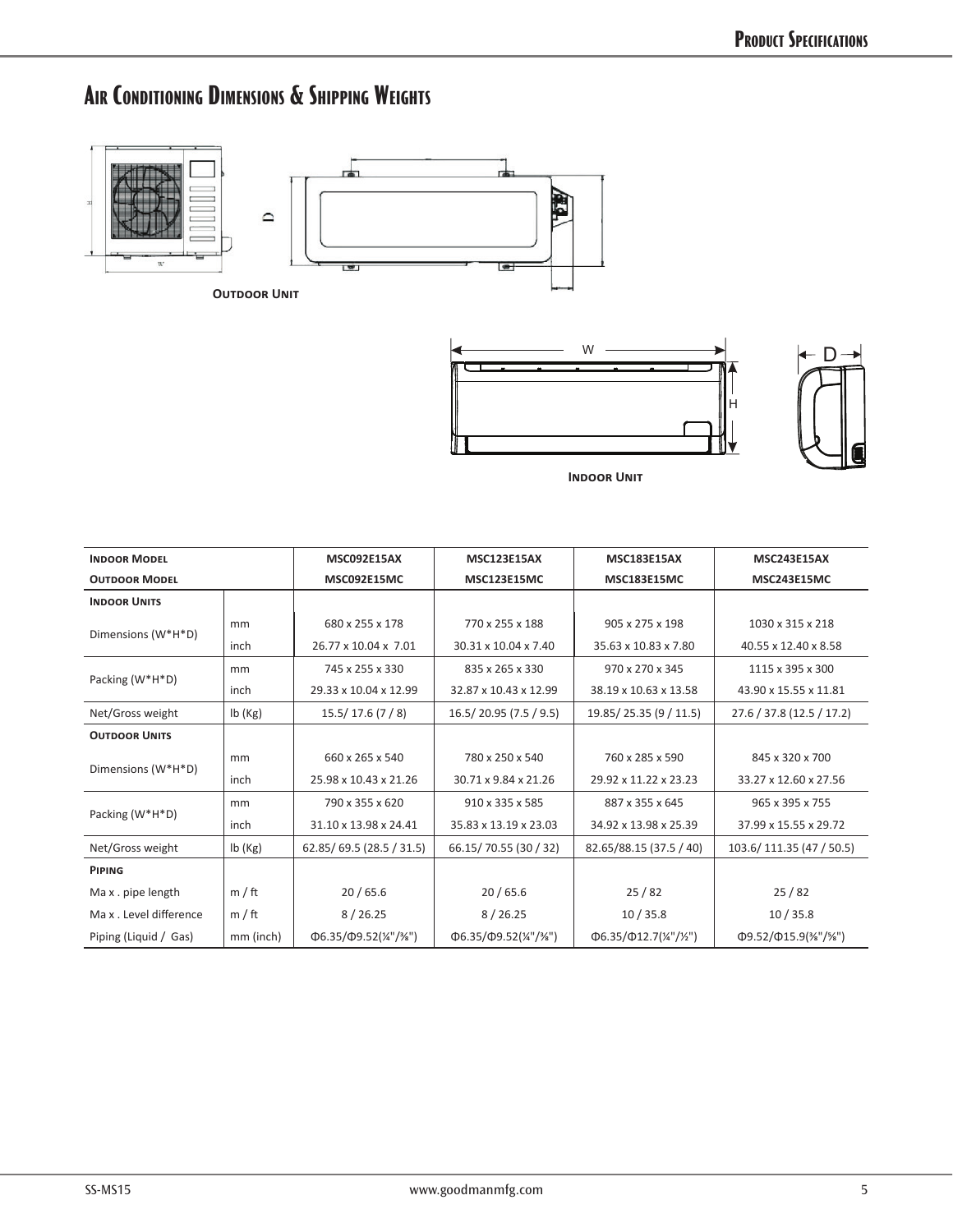#### **Heat Pump Dimensions & Shipping Weights**







**Indoor Unit**

| <b>INDOOR MODEL</b>   |        | <b>MSH092E15AX</b>                                                 | <b>MSH123E15AX</b>               | <b>MSH183E15AX</b>               | <b>MSH243E15AX</b>               |
|-----------------------|--------|--------------------------------------------------------------------|----------------------------------|----------------------------------|----------------------------------|
| <b>OUTDOOR MODEL</b>  |        | MSH092E15MC                                                        | <b>MSH123E15MC</b>               | <b>MSH183E15MC</b>               | <b>MSH243E15MC</b>               |
| <b>INDOOR UNITS</b>   |        |                                                                    |                                  |                                  |                                  |
|                       | mm     | 680 x 255 x 178                                                    | 770 x 255 x 188                  | 905 x 275 x 198                  | 1030 x 315 x 218                 |
| Dimensions (W*H*D)    | inch   | 26.77 x 10.04 x 7.01                                               | 30.31 x 10.04 x 7.40             | 35.63 x 10.83 x 7.80             | 40.55 x 12.40 x 8.58             |
|                       | mm     | 745 x 255 x 330                                                    | 835 x 265 x 330                  | 970 x 270 x 345                  | 1115 x 395 x 300                 |
| Packing (W*H*D)       | inch   | 29.33 x 10.04 x 12.99                                              | 32.87 x 10.43 x 12.99            | 38.19 x 10.63 x 13.58            | 43.90 x 15.55 x 11.81            |
| Net/Gross weight      | lb(Kg) | 16.5/20.95 (7.5 / 9.5)<br>19.85/25.35 (9 / 11.5)<br>15.5/17.6(7/8) |                                  | 28.1 / 37.6 (12.7 / 17)          |                                  |
| <b>OUTDOOR UNITS</b>  |        |                                                                    |                                  |                                  |                                  |
| Dimensions (W*H*D)    | mm     | 660 x 265 x 540                                                    | 780 x 250 x 540                  | 760 x 285 x 590                  | 845 x 320 x 700                  |
|                       | inch   | 25.98 x 10.43 x 21.26                                              | 30.71 x 9.84 x 21.26             | 29.92 x 11.22 x 23.23            | 33.27 x 12.60 x 27.56            |
| Packing (W*H*D)       | mm     | 790 x 355 x 620                                                    | 910 x 335 x 585                  | 887 x 355 x 645                  | 965 x 395 x 755                  |
|                       | inch   | 31.10 x 13.98 x 24.41                                              | 35.83 x 13.19 x 23.03            | 34.92 x 13.98 x 25.39            | 37.99 x 15.55 x 29.72            |
| Net/Gross weight      | lb(Kg) | 62.85/69.5 (28.5 / 31.5)                                           | 66.15/70.55 (30 / 32)            | 82.65/88.15 (37.5 / 40)          | 103.6/111.35 (47 / 50.5)         |
| PIPING                |        |                                                                    |                                  |                                  |                                  |
| Max. pipe length      | m / ft | 20/65.6                                                            | 20/65.6                          | 25/82                            | 25/82                            |
| Max. Level difference | m / ft | 8/26.25                                                            | 8/26.25                          | 10/35.8                          | 10/35.8                          |
| Piping (Liquid / Gas) | mm(")  | $\Phi$ 6.35/ $\Phi$ 9.52 (¼"/¾")                                   | $\Phi$ 6.35/ $\Phi$ 9.52 (¼"/¾") | $\Phi$ 6.35/ $\Phi$ 12.7 (¼"/½") | $\Phi$ 9.52/ $\Phi$ 15.9 (%"/%") |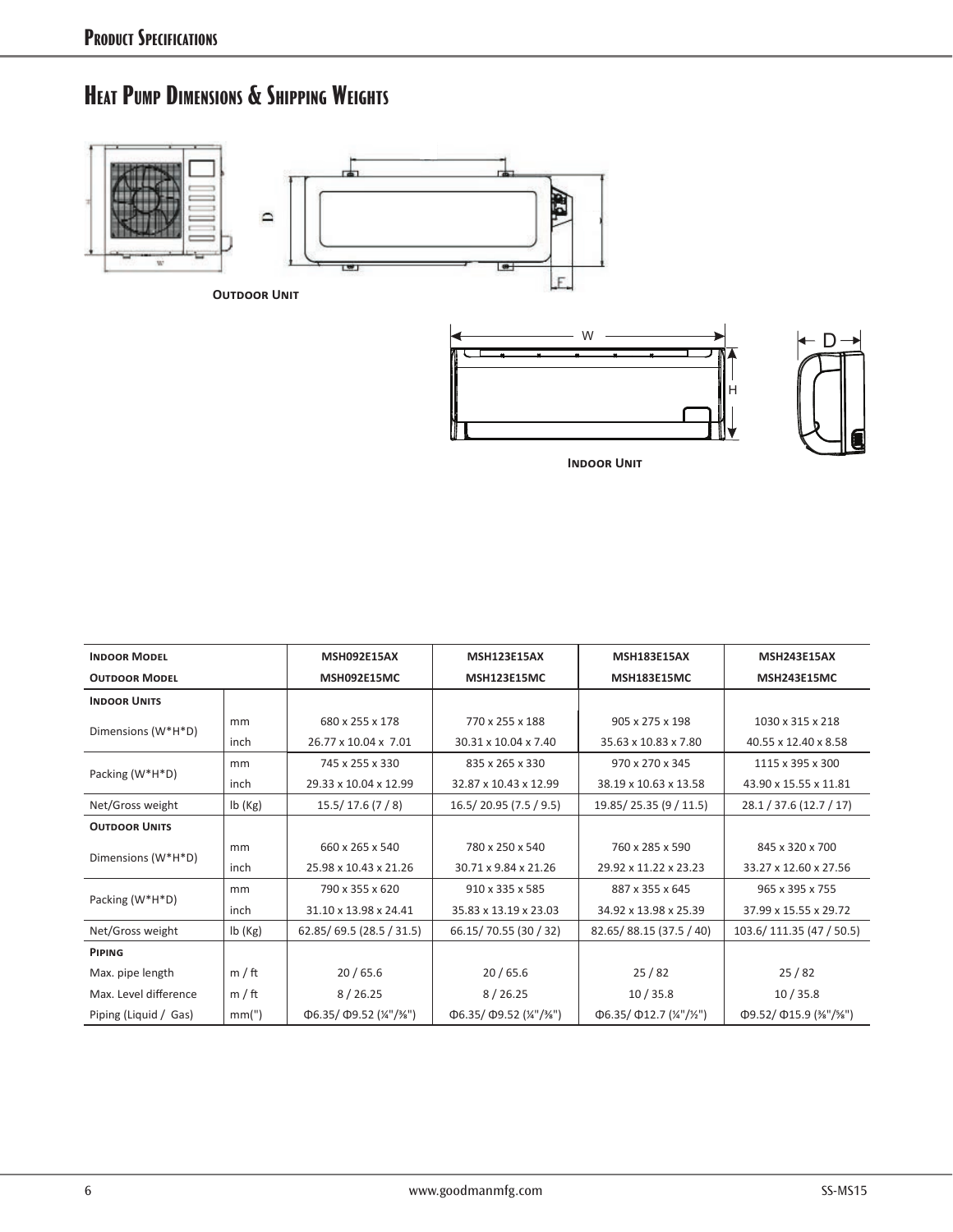## **Outdoor Unit Installation Dimensions**



|              | <b>OUTDOOR UNIT DIMENSIONS</b> | <b>MOUNTING DIMENSIONS</b> |           |  |
|--------------|--------------------------------|----------------------------|-----------|--|
| <b>MODEL</b> | Inches/mm (L1xHxW1)            | $L2$ (mm)                  | $W2$ (mm) |  |
| MS*09*E15    | 26" x 21" x 10.5"              | 19"                        | 11"       |  |
|              | 660 x 540 x 265                | 481                        | 276       |  |
| MS*12*E15    | $31''$ x 21" x 10"             | 21.5''                     | 11''      |  |
|              | 780 x 540 x 250                | 549                        | 276       |  |
| MS*18*E15    | 30" x 23" x 11"                | 21"                        | 11.5''    |  |
|              | 760 x 590 x 285                | 530                        | 290       |  |
| MS*24*E15    | 33" x 27.5" x 12.5"            | 22"                        | 13''      |  |
|              | 840 x 700 x 320                | 560                        | 335       |  |

#### **REFRIGERANT LINE & CHARGE CHART**

|                    | <b>PIPE SIZE</b>       |                        | <b>LINE SET LENGTH</b>    | <b>MAX ELEVATION</b> | <b>MAX. LENGTH</b> | <b>ADDITIONAL REFRIG,</b> |
|--------------------|------------------------|------------------------|---------------------------|----------------------|--------------------|---------------------------|
| <b>MODEL</b>       | <b>VAPOR</b>           | <b>LIQUID</b>          | <b>PROVIDED WITH UNIT</b> |                      | <b>OVERALL</b>     | PER FOOT OF               |
|                    | INCHES (M)             | INCHES (M)             | [FEET(M)]                 | $B$ [FEET $(M)$ ]    | $A$ [FEET $(M)$ ]  | <b>ADDITIONAL LINE</b>    |
| MSC092E15MC        | $3/8$ " ( $\phi$ 9.53) | $1/4$ " ( $\phi$ 6.35) | 16(5)                     | 26(8)                | 66 (20)            | $0.2$ oz. $(20g)$         |
| MSC123E15MC        | $3/8$ " ( $\phi$ 9.53) | $1/4$ " ( $\phi$ 6.35) | 16(5)                     | 26(8)                | 66 (20)            | $0.2$ oz. $(20g)$         |
| <b>MSC183E15MC</b> | $1/2$ " ( $\phi$ 12.7) | $1/4$ " ( $\phi$ 6.35) | 16(5)                     | 33(10)               | 82 (25)            | $0.2$ oz. $(20g)$         |
| MSC243E15MC        | $5/8$ " ( $\phi$ 15.9) | $3/8$ " ( $\phi$ 9.53) | 16(5)                     | 33(10)               | 82 (25)            | $0.4$ oz. $(40g)$         |
| MSH092E15MC        | $3/8$ " ( $\phi$ 9.53) | $1/4$ " ( $\phi$ 6.35) | 16(5)                     | 26(8)                | 66 (20)            | $0.2$ oz. $(20g)$         |
| <b>MSH123E15MC</b> | $3/8$ " ( $\phi$ 9.53) | $1/4$ " ( $\phi$ 6.35) | 16(5)                     | 26(8)                | 66 (20)            | $0.2$ oz. $(20g)$         |
| <b>MSH183E15MC</b> | $1/2$ " ( $\phi$ 12.7) | $1/4$ " ( $\phi$ 6.35) | 16(5)                     | 33(10)               | 82 (25)            | $0.2$ oz. $(20g)$         |
| MSH243E15MC        | $5/8$ " ( $\phi$ 15.9) | $3/8$ " ( $\phi$ 9.53) | 16(5)                     | 33(10)               | 82 (25)            | $0.4$ oz. $(40g)$         |